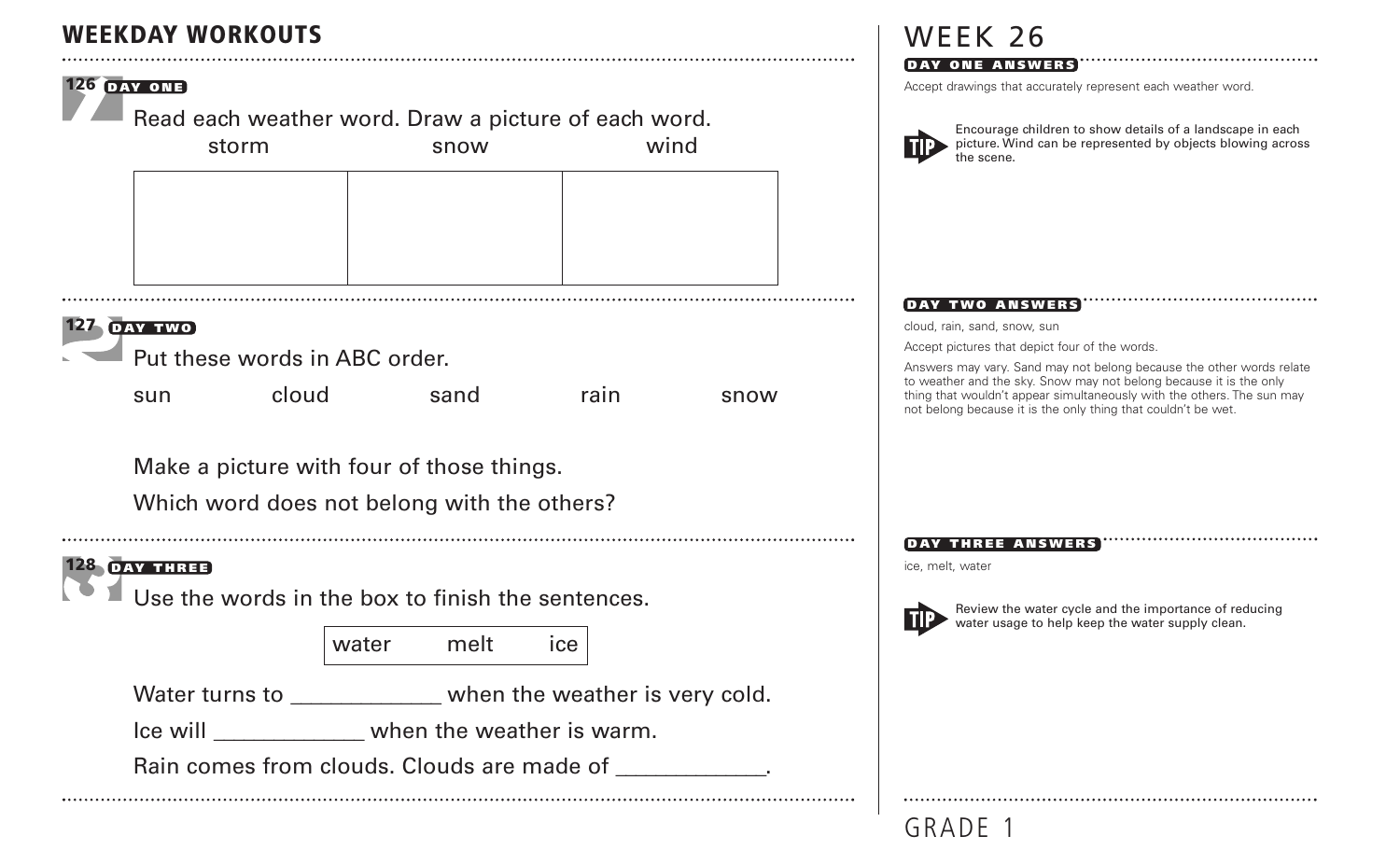## WEEK 26

#### **DAY FOUR ANSWERS**

winter, fall, summer, spring



Talk about other events and activities that can occur in each season. Animals may hibernate or migrate in the winter, for example.

## **WEEKDAY WORKOUTS**

## **129 DAY FOUR**

h,

Look at each picture. What season is it? Write **summer, fall, winter,** or **spring** below each picture.



#### **DAY FIVE ANSWERS**

river, desert, forest

to permit sailing.

Tell children who choose stream rather than river that a stream is smaller than a river and may not be wide enough



GRADE 1

### **130 DAY FIVE**

Fill in the blanks. Use three of these words: **river, stream, forest, desert.**